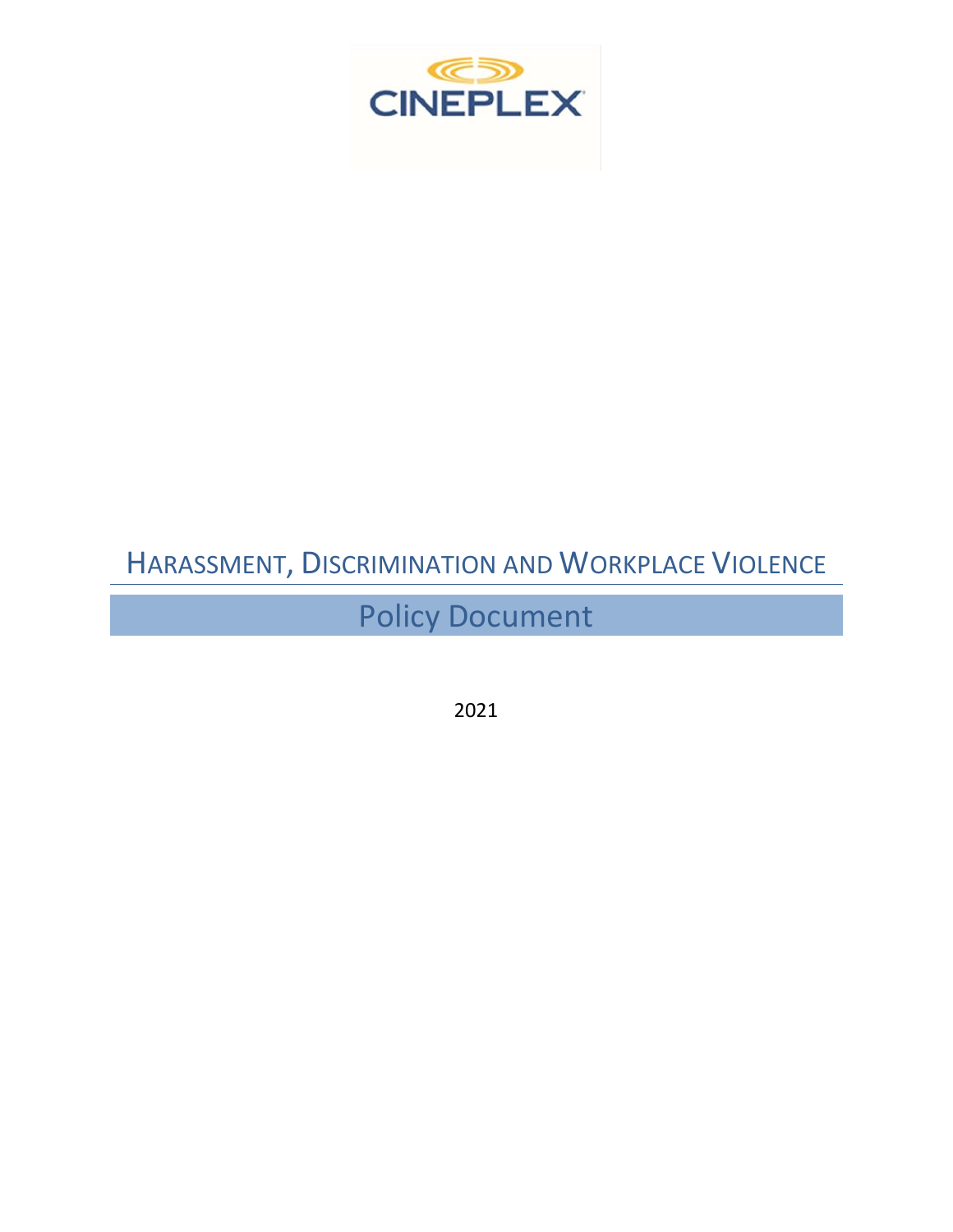

# **Policy Document**

### **Table of Contents**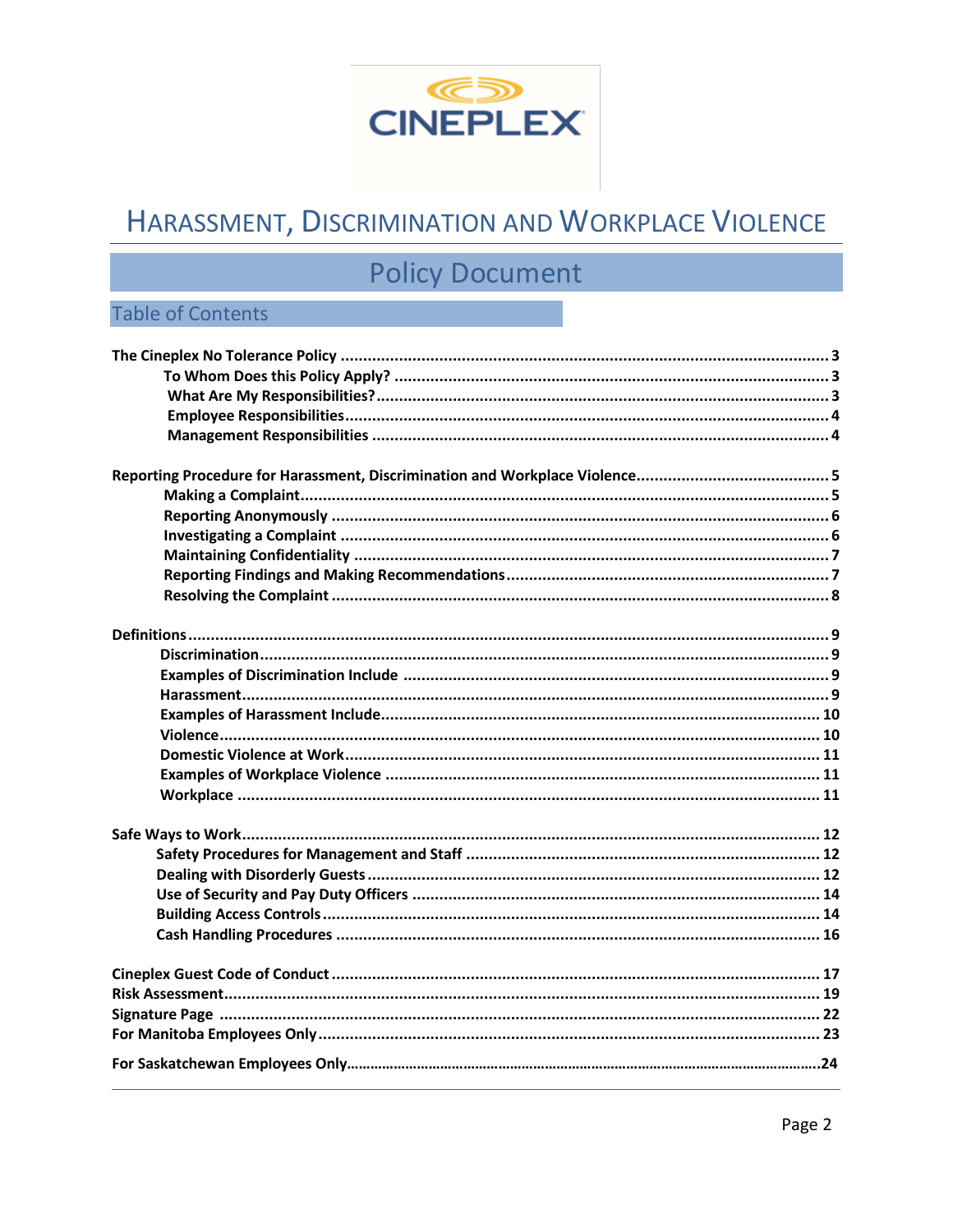

## Policy Document

### Workplace Harassment, Discrimination, and Violence Policy

**Cineplex Entertainment LP** ("Cineplex") is firmly committed to providing a safe work environment free from harassment, discrimination and violence in accordance with provincial and federal legislation. Cineplex will not tolerate any violence, discrimination or harassment of any kind by a guest, by another employee, or by a third party conducting business with Cineplex.

Cineplex takes all complaints regarding workplace harassment, discrimination and violence seriously. All such complaints will be investigated and handled in a confidential manner (to the extent possible and subject to the requirements of law).

Retaliation against any individual for reporting alleged violence, discrimination or harassment will not be tolerated. Equally, because false accusations can have serious effects on innocent persons, the wilful misuse of this Policy, including making false accusations, will not be tolerated and may result in disciplinary action up to and including termination of employment.

For the steps involved in reporting an incident, please view Reporting Procedure for Harassment, Discrimination & Violence below.

#### **To Whom Does this Policy Apply?**

This Harassment, Discrimination and Workplace Violence Policy (the "**Policy"**) applies to all Cineplex employees (including employees of all of Cineplex affiliates, subsidiaries and partners), board members, agents, contractors, business partners and any other persons who may be subject to or cause a threat of workplace harassment, discrimination or violence.

Every individual to whom this Policy applies has a responsibility to ensure that the work environment is free from violence, discrimination and harassment by:

- refraining from any form of workplace harassment, discrimination or violence
- reporting any incident of workplace harassment, discrimination or violence, or any incident of retaliation against any person for invoking this Policy
- cooperating with an investigation regarding incidents of harassment, discrimination or violence
- reading and understanding this document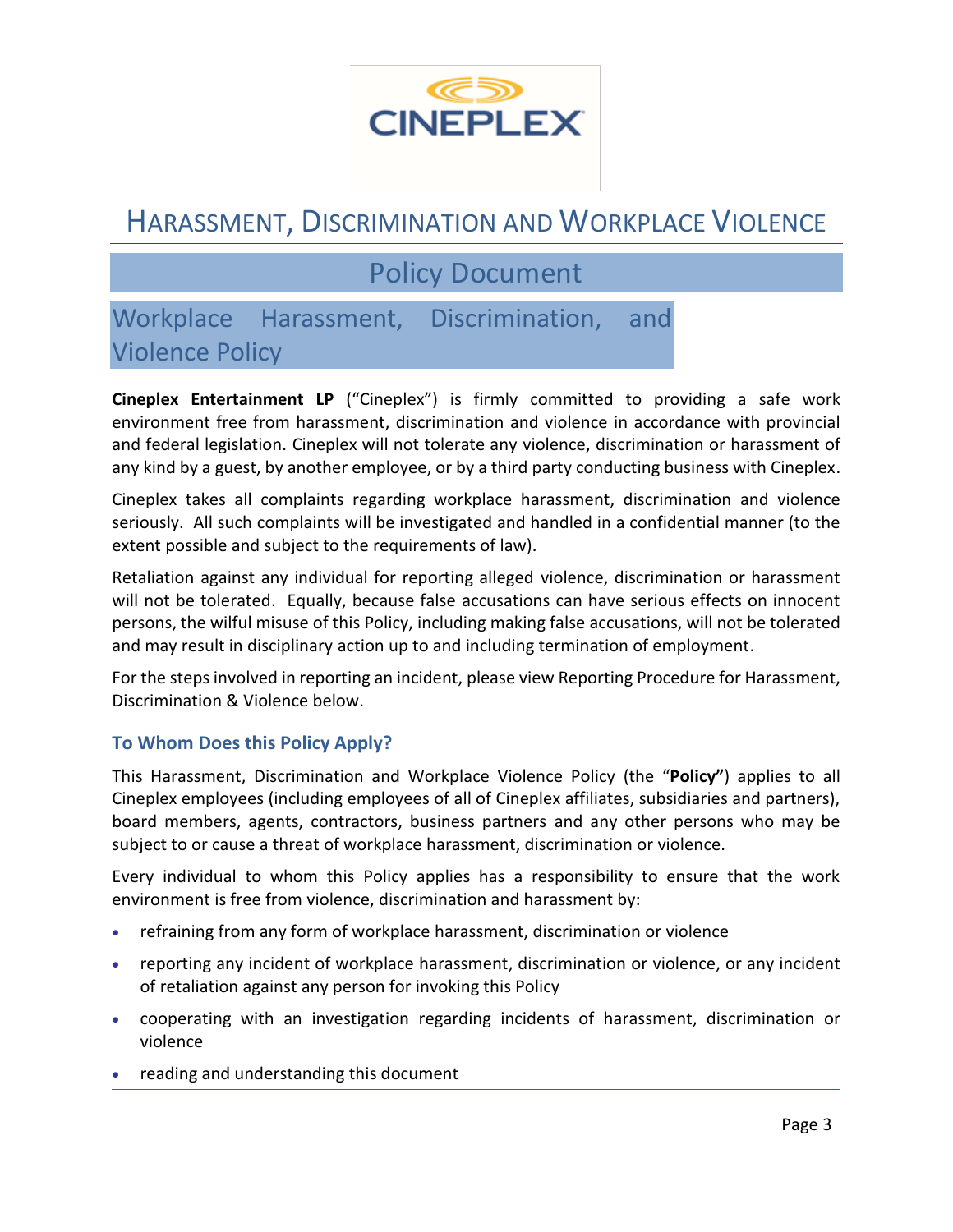

### Policy Document

#### **Employee Responsibilities**

Contact your manager immediately if you come into contact with an individual who exhibits aggressive behaviour, engages in violence, the threat of violence, harassment or discriminatory behaviour of any kind.

As an employee, it is your responsibility to report incidents of harassment, discrimination or violence against yourself to your manager or Human Resources. This ensures Cineplex can fulfill its duty to protect workers against harassment, discrimination, violence (including domestic violence) while they are at work.

For the steps involved in reporting an incident, please view Reporting Procedure for Harassment, Discrimination & Violence below.

#### **Management Responsibilities**

Managers are responsible for ensuring that employees have the information they need to protect themselves. Management must ensure that each employee reads this Policy at time of employment and must post this policy in a conspicuous place in the work place. When an incidence of harassment, discrimination, violence or threat of violence is reported, managers will investigate the situation and take appropriate action, including reporting all incidents of harassment, discrimination, violence or threat of violence using the web based Incident / Loss Reporting System. Managers are required to report all incidents of property damage, vandalism, threats, disorderly conduct, and violence as soon as possible after the event occurs.

Other actions can include:

- removing offending parties from the premises using the assistance of security officers, pay duty officers, or the police when necessary; and
- trespassing individuals from the location depending on the severity of the offence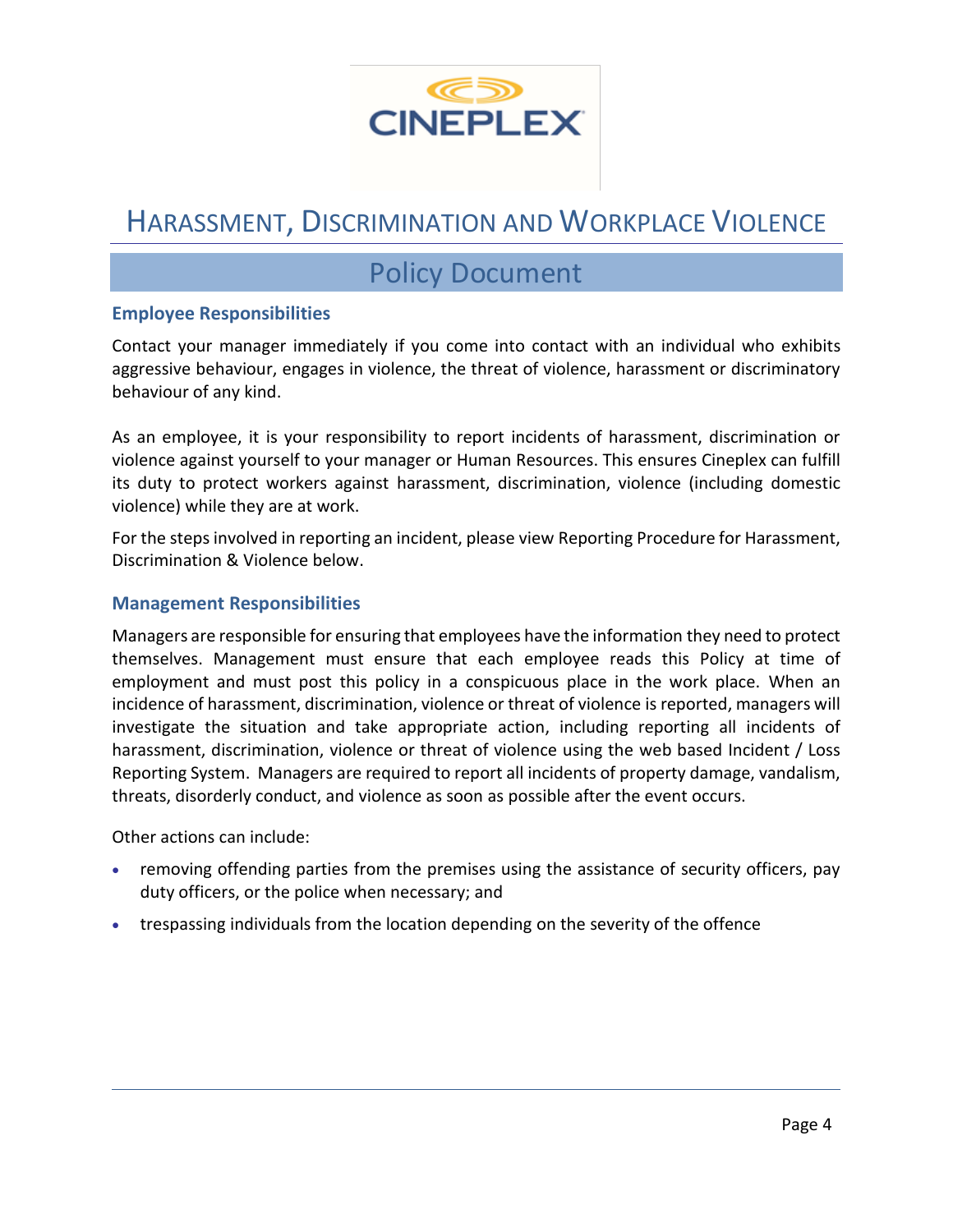

## Policy Document

### Reporting Procedure for Harassment, Discrimination, and Workplace Violence

Cineplex has adopted the following procedure to ensure an objective investigation and prompt resolution of harassment (sexual or otherwise), discrimination and workplace violence complaints.

#### **Reporting Harassment (sexual or otherwise) and Discrimination**

Cineplex encourages any person to report complaints promptly. Any person who wants to report evidence of alleged activity that violates this Policy or which they otherwise deem to be improper should contact their immediate supervisor, or such supervisor's manager. In instances where the employee or other personnel is not comfortable, for any reason, in addressing such concerns to their supervisor or manager of such supervisor, employee are encouraged to contact Human Resources and/or use our employee assistance program. Cineplex strongly encourages any person who under the age of majority in their province are living with or who are supported by their parents to inform them of their complaint and seek their support. However, Cineplex will also respect the wishes of such individuals who wish to keep their complaints confidential from their parents (if legally permitted) subject to the general limitations on confidentiality described below.

#### **Reporting Violence or Threats of Violence**

Employees who are involved in any incidents or threats of workplace violence must report these to their manager immediately so that the manager can complete the Incident / Loss Reporting Form.

Incidents are assigned to home office personnel for review. All incidents are reviewed by the Manager of Insurance and Operational Risk (in the Legal department) to determine whether the "recommendation for corrective action" as documented on the Incident / Loss Reporting Form is sufficient. Depending on the nature of the incident, the forms are also assigned for review by specific home office departments. Incidents relating to violence will be sent to the Human Resources department and the Risk Management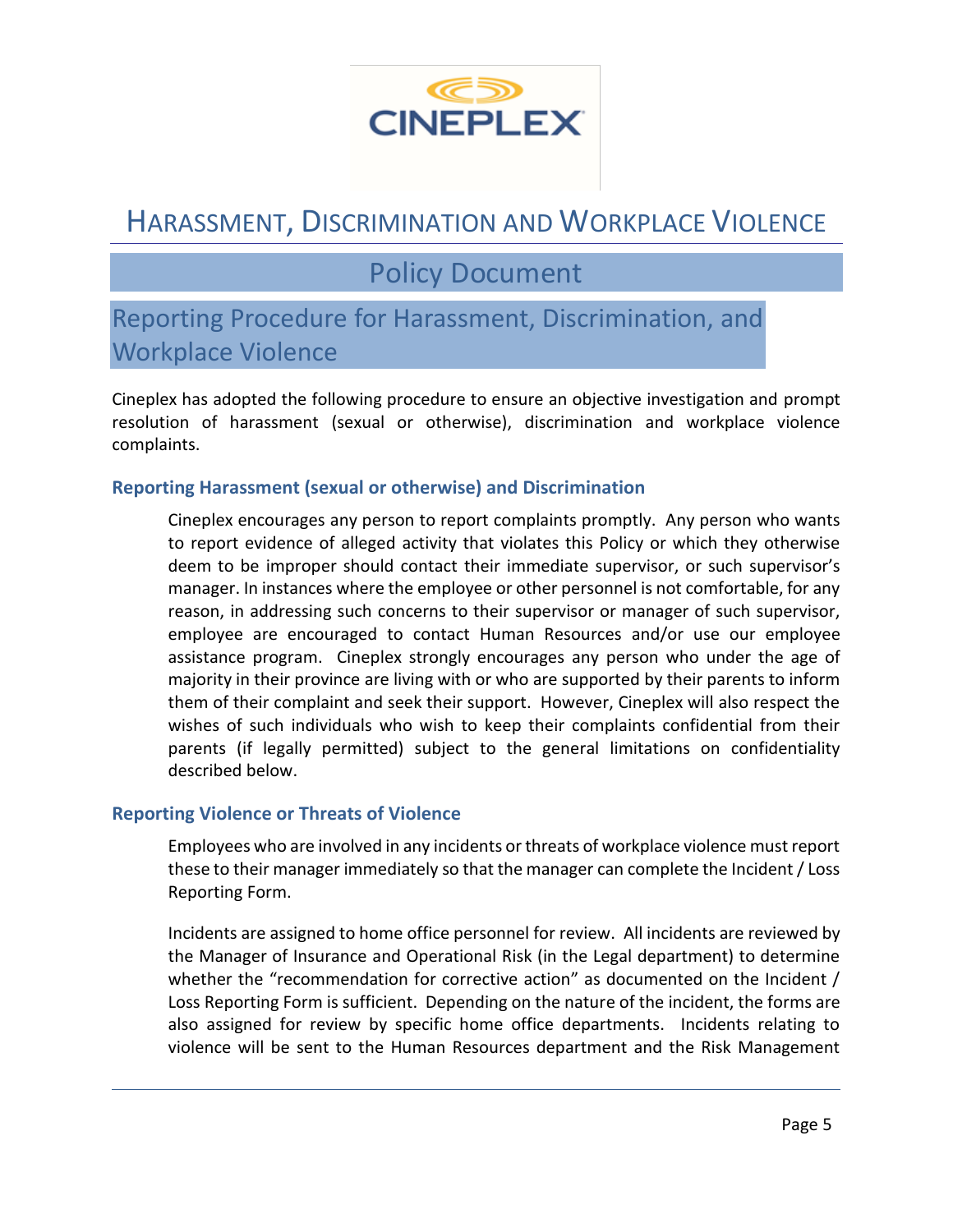

### Policy Document

department for further review. Follow up actions by these departments will be determined on an incident by incident basis

#### **Reporting Harassment, Discrimination, and Workplace Violence Anonymously**

**1.** If employees are in any way uncomfortable reporting concerns in a manner that identifies them as the source of the report, there is an alternative method of reporting that protects employee anonymity. Anonymous messages may be left on the Backstage line at 1-800- 856-2381, "Option 4" or via email at [backstage@cineplex.com](mailto:backstage@cineplex.com) (or [arrierescene@cineplex.com](mailto:arrierescene@cineplex.com) for French communication). This line is checked daily for messages. If using the Hotline, employees are encouraged to provide as much specific information as possible including names, dates, places and events that took place. Employees are free to make anonymous reports, with the understanding that any investigation may be hampered due to the inability to obtain a full and complete account of relevant and necessary facts from the employee or to ask additional questions or seek clarification as any investigation proceeds. An employee is not to be penalized for reporting an incident or participating in a workplace harassment investigation.

#### **Investigating a Complaint**

**2.** Human Resources or Risk Management as applicable will be made aware of and assist in conducting investigations under this Policy. If there is reason to believe that it will not be able to investigate a complaint objectively, it may retain an independent investigator. In instances where an investigation is to be conducted with respect to the direct reports of the CEO or SVP and above, Cineplex shall retain a third-party investigator to conduct the investigation.

The applicable department will speak with the responsible manager(s) to determine whether the complaint can be resolved through informal discussions with the complainant, the respondent and any other affected individuals. If an informal resolution is not appropriate, a thorough and fair investigation will be initiated to determine whether the specific facts alleged in the complaint are true and, if true, whether they constitute a breach of this Policy. In doing so, the applicable department will: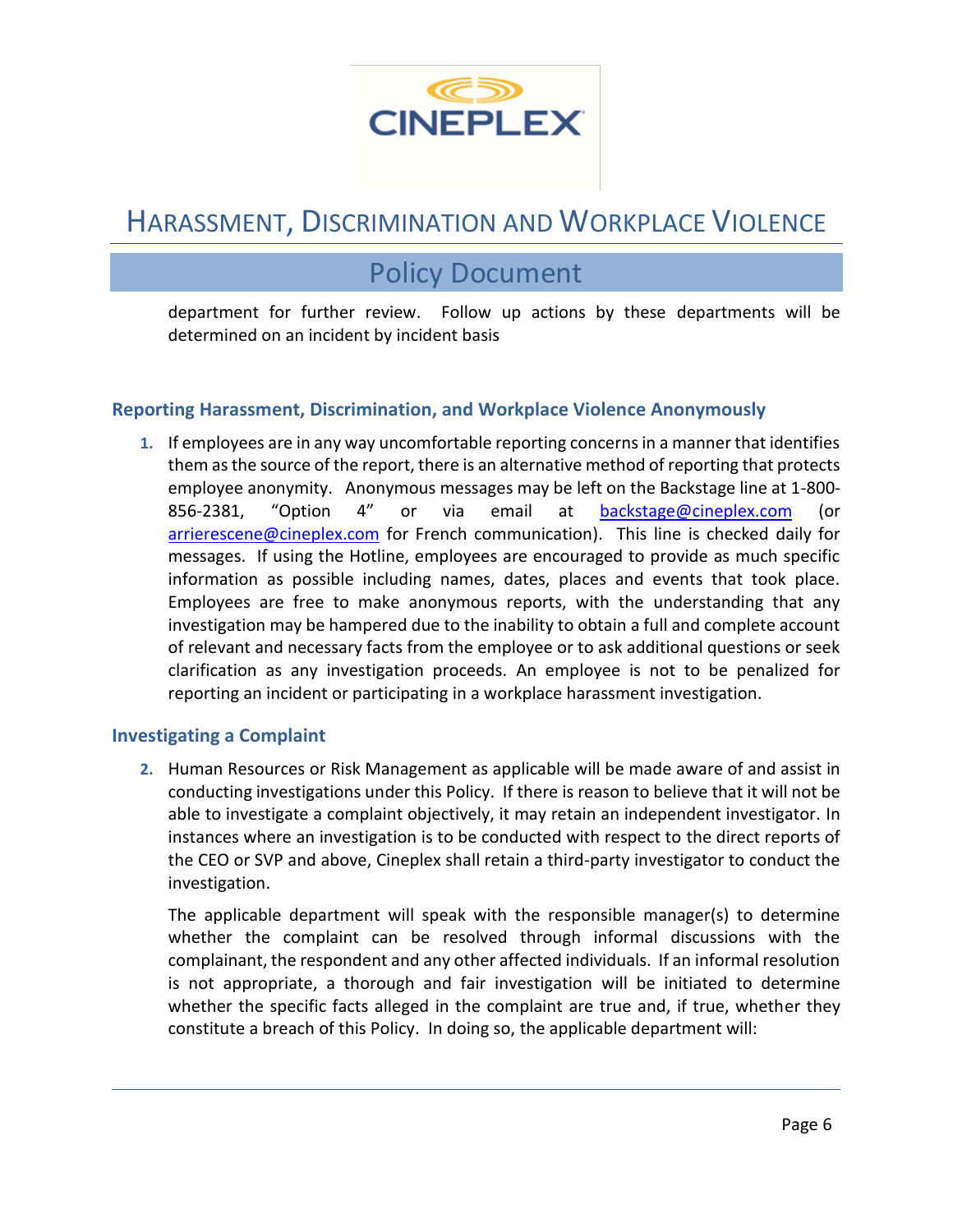

### Policy Document

- gather evidence from the complainant, the respondent and other witnesses as appropriate
- provide the respondent with an opportunity to address all of the facts alleged in the complaint and all additional facts gathered during the investigation that may constitute a breach of this Policy, prior to drawing conclusions
- keep members of Cineplex senior management informed of the progress of the investigation; and
- consult with legal counsel as necessary to the proper conduct of the investigation

Depending upon the nature of the circumstances, the respondent may be placed on paid leave during part or all of the investigation.

#### **Maintaining Confidentiality**

**3.** Cineplex will handle all information gathered from the complainant, respondent and other witnesses with discretion and with due regard for personal privacy. All employees and agents of Cineplex who are given access to this information will only use and disclose it as necessary to the proper conduct of an investigation or as otherwise required by law.

Complainants and witnesses should be aware that Cineplex will give respondents an opportunity to respond to all allegations of misconduct and therefore cannot guarantee absolute confidentiality. The investigator (General Manager, Human Resources or Risk Management) will take steps to remind individuals of this limitation in the course of an investigation.

#### **Reporting Findings, Making Recommendations, and Record Keeping**

**4.** At the conclusion of an investigation, the investigator will report to management, including information on the following: (a) if there has been a breach of this Policy; (b) if there has been no breach of this Policy; or (c) if the matter has been voluntarily resolved to the satisfaction of the complainant. If the investigator finds a breach of this Policy, it will recommend the actions that should be taken by management to restore a work environment free from discrimination and harassment. The results of the investigation (meaning the summary) of the findings of the investigation will be communicated to the employee within ten (10) calendar days of the investigation being concluded. The formal report must be completed within ninety (90) of results of the investigation.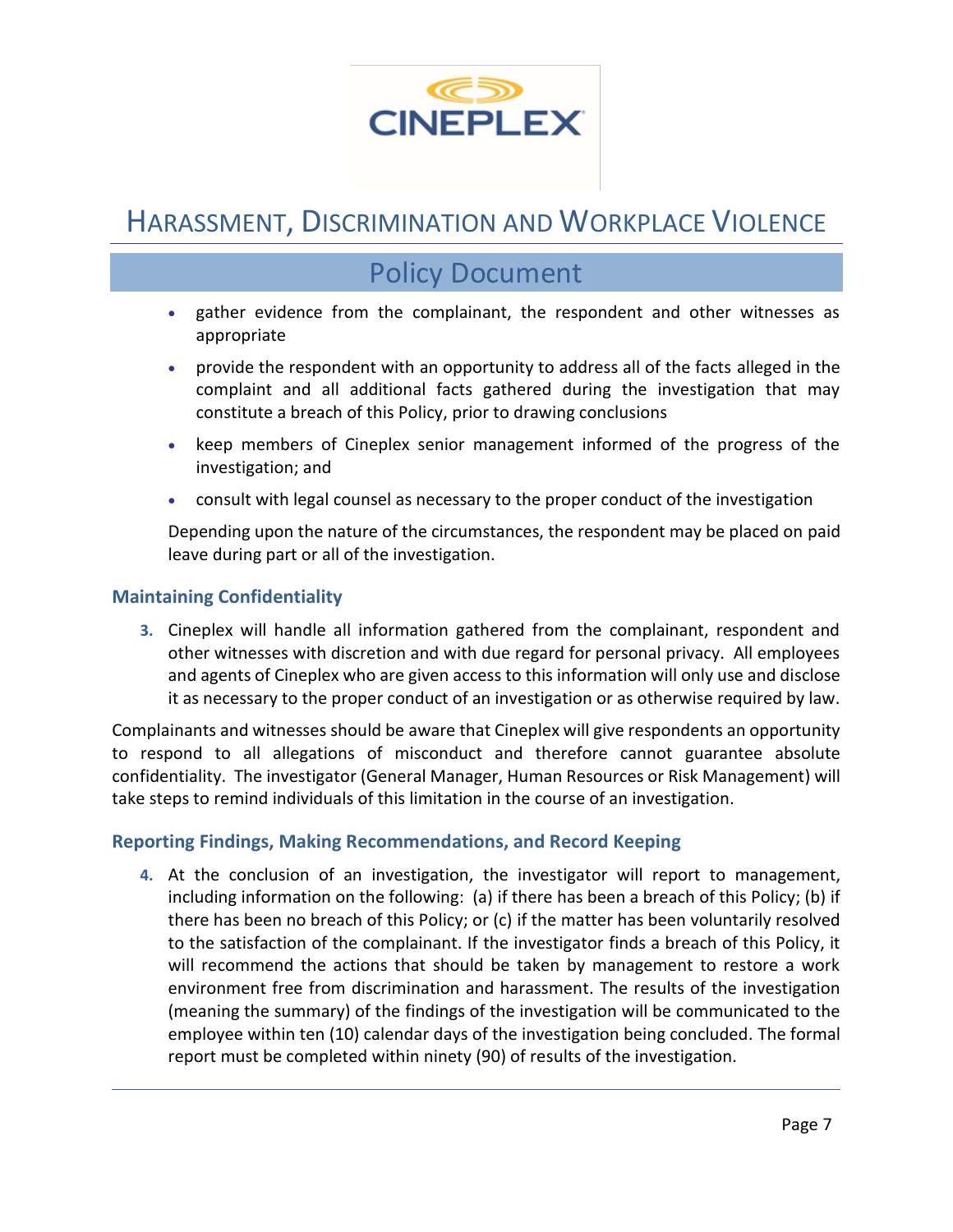

### Policy Document

Cineplex will keep records of all complaints or incidents of workplace harassment including:

- a) a copy of the complaint or details about the incident;
- b) a record of the investigation including notes;
- c) copy of witness statements, if taken;
- d) a copy of the investigation report;

e) a copy of the results of the investigation that were provided to the employee who reported workplace harassment and the alleged harasser; and

f) a copy of any corrective action taken to address the complaint or incident of workplace harassment.

The documents associated with a workplace harassment complaint, incident and/or investigation will not be disclosed unless necessary to investigate an incident or complaint of workplace harassment, take corrective action or otherwise as required by law. Records will be kept for on (1) year.

#### **Resolving the Complaint**

**1.** Management will speak with the investigator to understand the process followed in the investigation and understand the basis for the conclusions and recommendations in its report. Management will then take action to restore a work environment free of harassment, discrimination and workplace violence.

Cineplex acknowledges that complainants may have a need to be assured that the matter has been properly addressed. Thus, subject to any legal constraints, Cineplex will generally provide complainants with broad information about the process of the investigation and with assurance that the complainant should now be free from harassment, discrimination and violence in the workplace.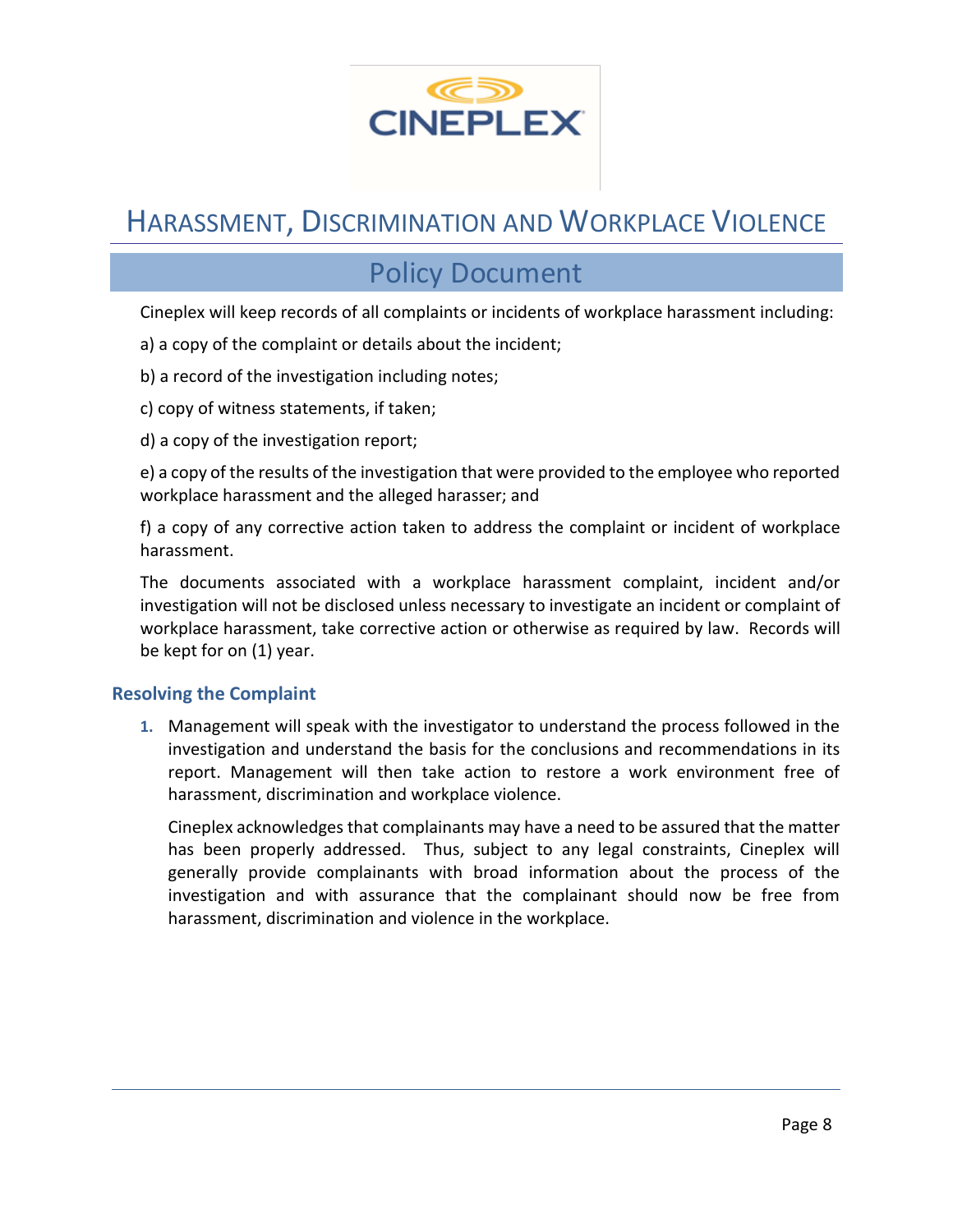

## Policy Document

### **Definitions**

#### **Discrimination**

Discrimination means improper differential treatment in the workplace related to any of the personal characteristics protected by the Codes (gender, sexual orientation, race, ancestry, place of origin, colour, ethnic origin, citizenship, creed, age, record of offences, marital status, family status or disability).

#### **Examples of Discrimination include (whether verbal or written), but are not limited to:**

- refusing to converse or work with an employee because of their racial, ethnic background or any other protected personal characteristic;
- insulting gestures or jokes based on sexual, racial, ethnic or other protected personal characteristics which cause embarrassment or awkwardness;
- use of racial epithets, language, or remarks; and/or
- the displaying of racist, derogatory, sexually suggestive or other offensive pictures or material.

#### **Harassment**

Harassment means engaging in conduct that is known or reasonably ought to be known to be unwelcome. Harassment includes conduct related to any of the personal characteristics protected by the Human Rights Codes across Canada ("the **Codes**") (gender, sexual orientation, race, ancestry, place of origin, colour, ethnic origin, citizenship, creed, age, record of offences, marital status, family status or disability) ("discriminatory harassment" or "sexual harassment"). Harassment also includes conduct that is known or reasonably ought to be known to be unwelcome that is not related to any of these characteristics and that detracts from another individual's ability to participate in a healthy and respectful work environment ("psychological harassment" or "personal harassment").

Workplace sexual harassment means,

a) engaging in a course of vexatious comment or conduct against a worker in a workplace because of sex, sexual orientation, gender identity of gender expression, where the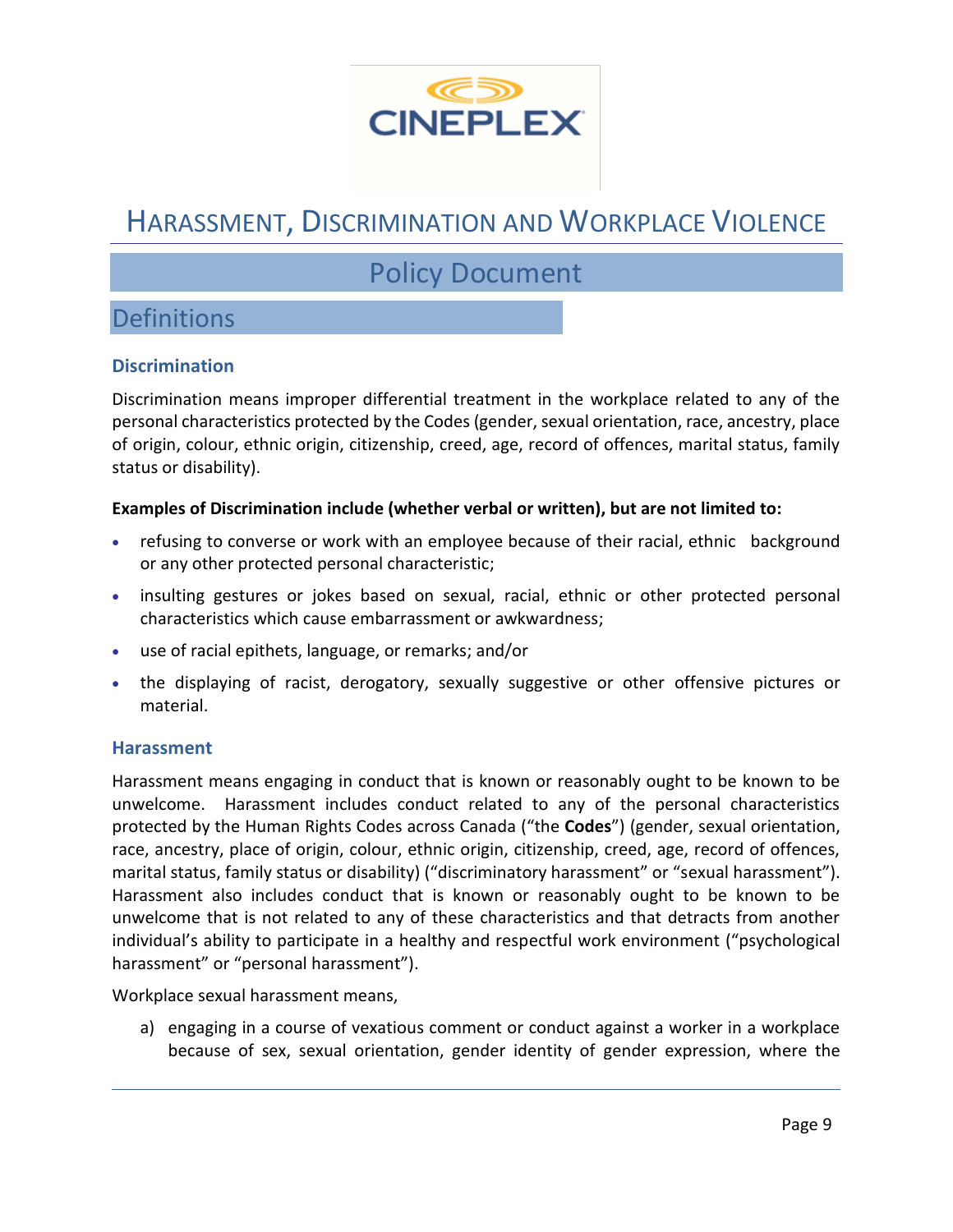

### Policy Document

course of comment or conduct is known or ought reasonably to be known to be unwelcome, or

b) making a sexual solicitation or advance where the person making the solicitation or advance is in a position to confer, grant or deny a benefit or advancement to the worker and the person knows or ought reasonably to know that the solicitation or advance is unwelcome.

#### **Examples of Harassment include:**

Examples of harassment and discrimination in the workplace include, but are not limited to:

- unwelcome remarks or jokes about a person's body, attire, or gender
- bullying or aggressive behaviour;
- displaying or circulating offensive pictures or materials;
- leering (suggestive staring)
- unwelcome physical contact of any sort; and/or
- unwelcome sexual solicitation or advances and reprisals or threats of reprisal for the rejection of a sexual solicitation or advance from a manager, supervisor or another person who has the power to reward or punish the worker.

**NOTE:** *Harassment or discrimination which occurs outside the workplace, but which has repercussions in the workplace, may also constitute a violation of this Policy. This includes communication by email or text message and postings on social media websites such as Facebook, whether or not such communications are made using Cineplex's information technology system.*

#### **Violence**

Workplace violence means:

- the exercise of physical force by a person against a worker, in a workplace, that causes or could cause physical injury to the worker
- an attempt to exercise physical force against a worker, in a workplace, that could cause physical injury to the worker; and/or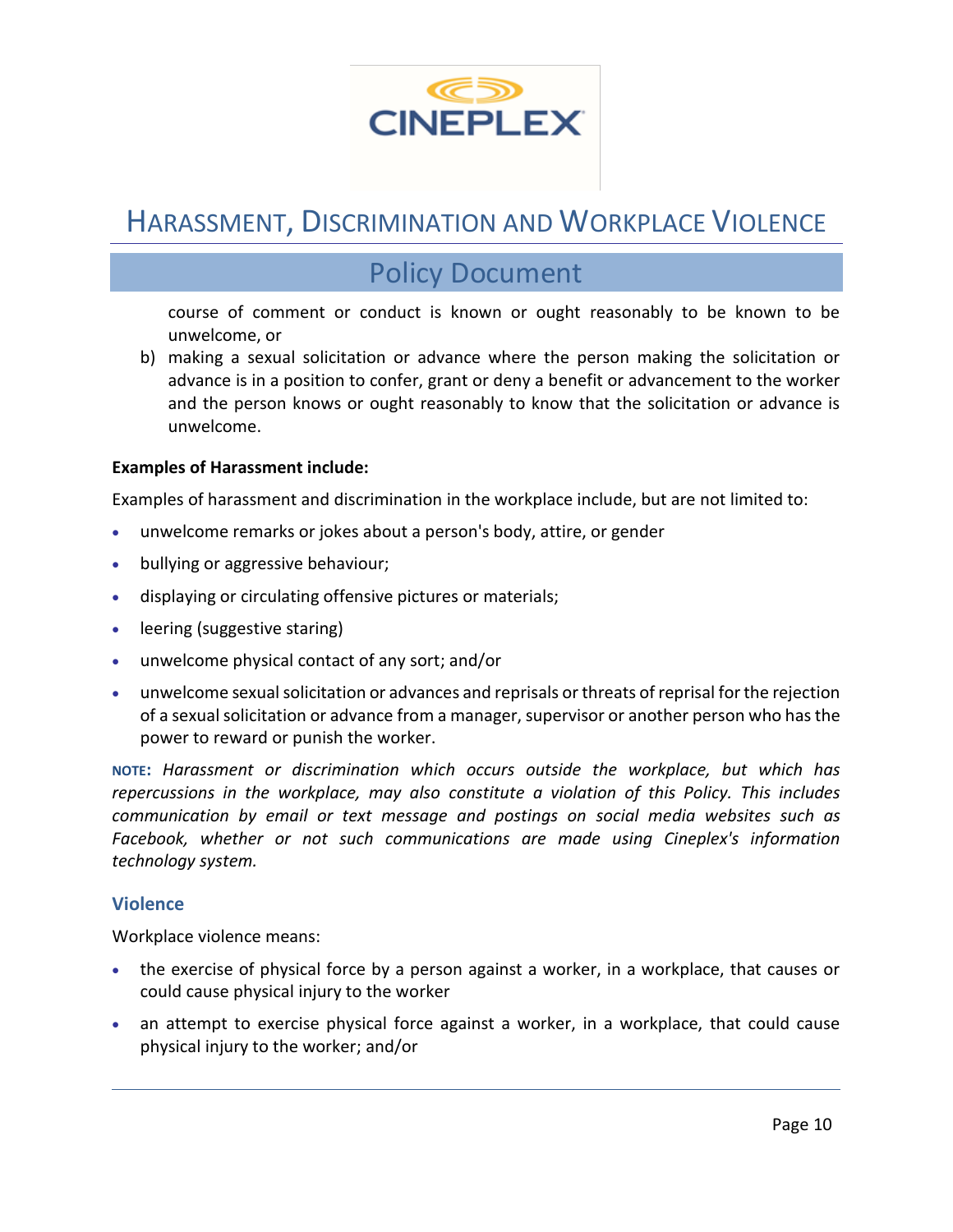

### Policy Document

• a statement or behaviour that it is reasonable for a worker to interpret as a threat to exercise physical force against the worker, in a workplace, that could cause physical injury to the worker

#### **Domestic violence at work**

Domestic violence at work means the physical harm or attempt or threat to physically harm the worker at work by a person who has a personal relationship with a worker, such as a spouse or former spouse, current or former intimate partner, or a family member.

#### **Examples of Workplace Violence**

Examples of workplace violence include, but are not limited to:

- threatening behaviour such as shaking fists, destroying property or throwing objects;
- verbal or written threats that are an expression of an intent to inflict harm;
- verbal abuse such as swearing, insults or condescending language;
- physical attacks such as hitting, shoving, pushing or kicking; and/or
- domestic violence that could cause physical injury to a worker in a workplace.

#### **Workplace**

Workplace means the working or work-related environment including the offices, theatres, and work sites of the Company, and any other location where Cineplex business is being conducted, and places where employees have gathered as a result of employment responsibilities or employment relationships.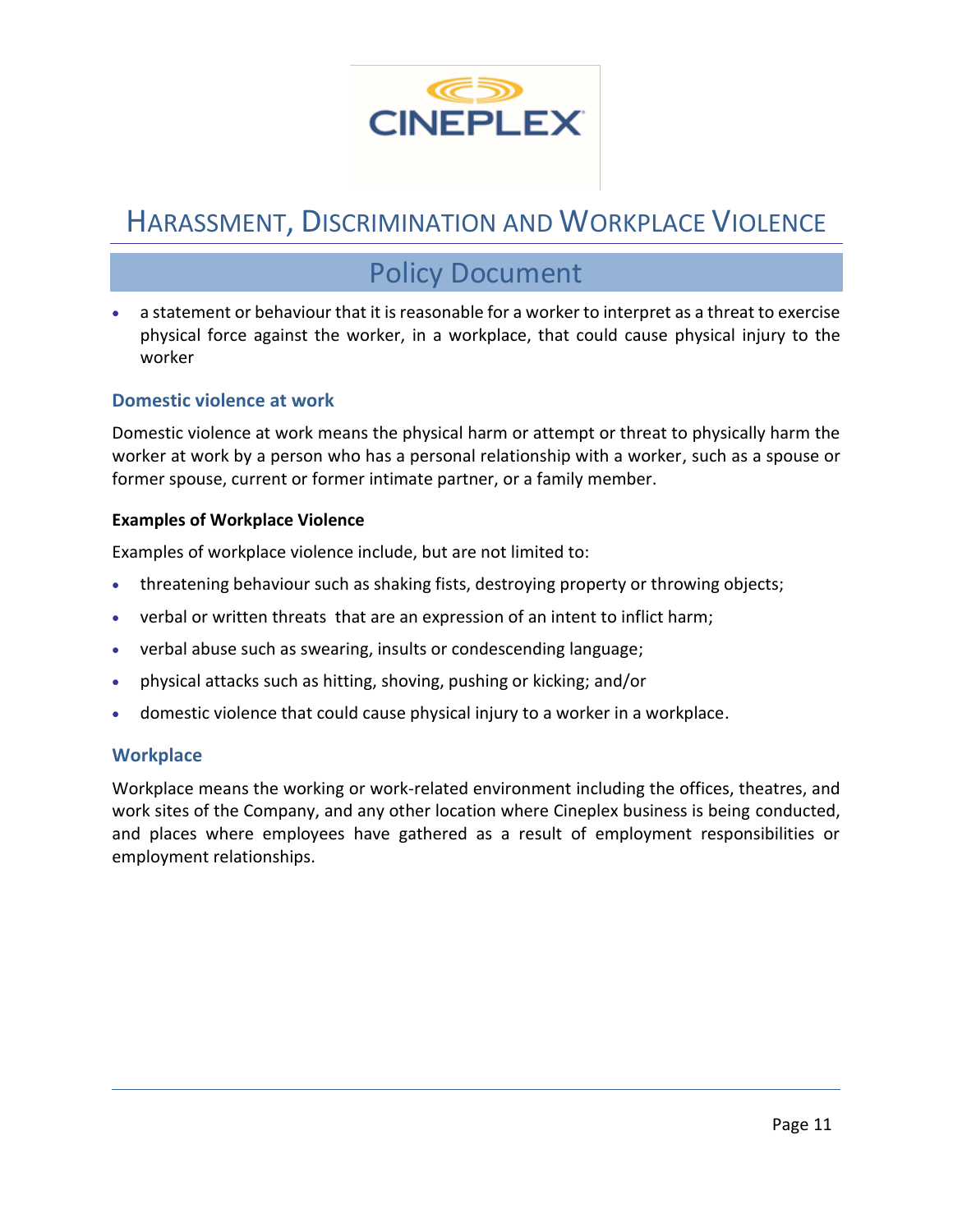

### Policy Document

### **SAFE WAYS TO WORK**

#### **Safety Procedures for Management and Staff**

- 1.1 At Cineplex Entertainment LP ("Cineplex"), the first standard of service is the safety of employees and guests. As such, it is important that managers and staff are aware of the procedures to follow to ensure personal safety and how to respond to situations of violence or threats of violence.
- 1.2 The role of employees is to immediately report any suspicious circumstances, threats of violence, or acts of violence to management. Do not follow or confront anyone who is acting in a threatening or suspicious manner. Do not try to detain or delay this person. Do not engage in conversation with this person, and remain a safe distance from them.
- 1.3 For incidents of violence or robbery, management should call the police and, where applicable, management should call security officers or mall security. Otherwise, the role of management is similar to the role of employees. Management should keep a safe distance and should not accuse or engage this person in conversation that may escalate into violence. Management should try to focus on the incident as it unfolds, so they can provide information to the police, to security, or to their supervisor. Once time permits, report the occurrence using the Incident / Loss Reporting Form.
- 1.4 Employees are responsible for ensuring that they have a safe and reliable means of transportation to and from work. If an employee is coming to work or leaving work at their scheduled time and does not have a safe means of transportation, the employee must notify management prior to the start of the shift.

For situations where management requests that an employee start or end their shift at an unscheduled time, management must ensure that the employee has a safe means of transportation to and from work.

#### **Dealing with Disorderly Guests**

2.1 Employees should refer all incidents or potential incidents of disorderly guests to their manager as soon as possible and allow management to handle the situation.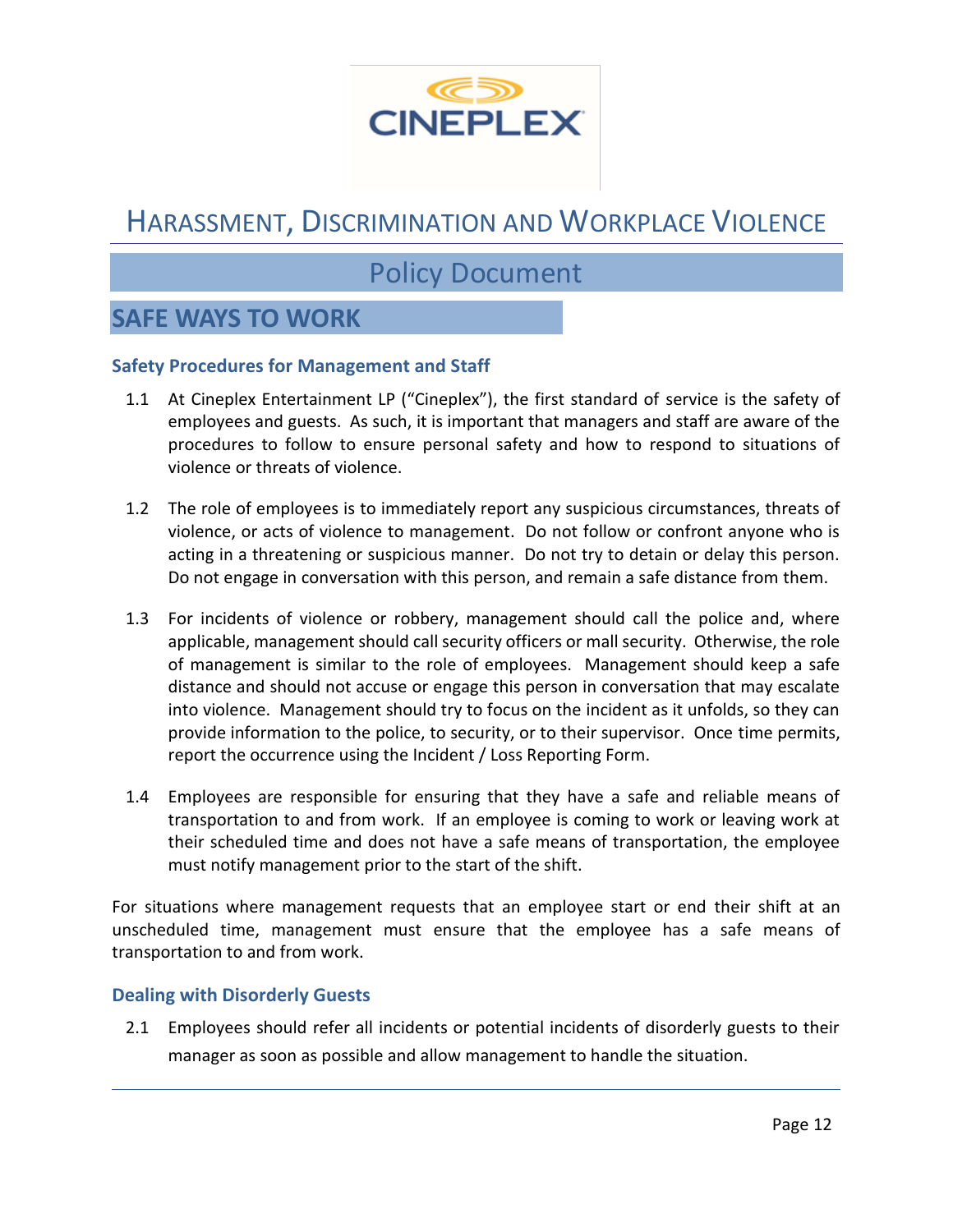

### Policy Document

- 2.2 When guests are congregating in groups but have not exhibited any disorderly behaviour, management should make their presence known. This is the time to greet guests and make eye contact in a friendly and polite manner. Often groups will refrain from disorderly acts when management is friendly and when the group understands they are no longer anonymous to management.
- 2.3 Management should monitor the mood of a crowd to assess whether or not there is potential for illegal acts to occur. If there is a chance that the crowd will become unruly, management should contact security officers or the police. Extreme caution should be exercised.
- 2.4 No one should enter a crowd that is showing signs of unruly behaviour or try to disperse an unruly crowd. Observe from a safe distance. If there are instigators, try to get their descriptions for the police. Do not put anyone at risk. Property damage, although undesirable, can be fixed.
- 2.5 Most minor disturbances and nuisance situations can be dealt with simply by a verbal warning to those creating the disturbance. A polite warning to stop, citing the infraction and requesting the guest's cooperation, should result in the resolution of the problem, and no further action may be required.
- 2.6 If a verbal warning is not effective, it may be necessary to explain to disorderly guests that they are on private property and are subject to the rules laid out by Cineplex. Management can provide these rules to disorderly guests by handing them the Guest Code of Conduct contained on Appendix 2. The Guest Code of Conduct is a document which lists rules for the behaviour of guests while on Cineplex property. The Guest Code of Conduct was designed to maintain a safe and pleasant environment for employees and guests.
- 2.7 If the guest continues the disorderly behavior or otherwise violates the Guest Code of Conduct, they should be asked to leave the property by a manager. If a guest does not comply with the request to leave then management should call security (if applicable), or call the police.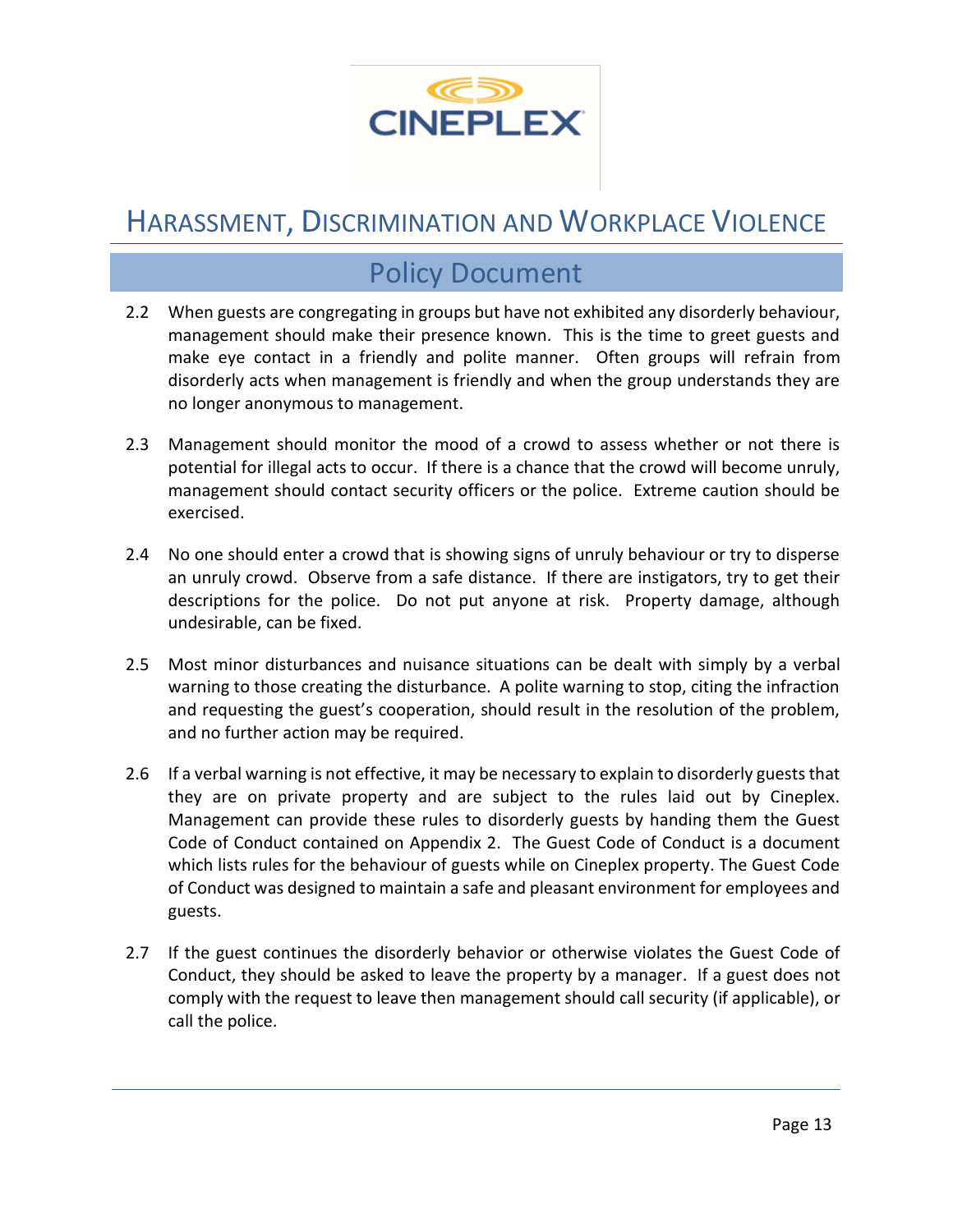

### Policy Document

- 2.8 At no time should staff physically touch, detain, confront, or argue with a guest. At no time should staff touch the personal property of a guest without the guest's permission. At no time should staff leave the building in pursuit of any guest under any circumstances.
- 2.9 More serious violations of the Guest Code of Conduct, or repeated violations of the Guest Code of Conduct where the offenders have been warned before, may call for a "trespass notice". A trespass notice is a formal warning that the offenders will be arrested as trespassers if they return to the property during the time period for which the trespass notice is issued.
- 2.10 When delivering a trespass notice, managers should refer to the memo noting how to issue a trespass notice; the memo is available on the portal page for the Legal department.

#### **Use of Security and Pay Duty Officers**

- 3.1 Security officers, also known as security guards, and pay duty police officers are hired by management with approval from the Director of Operations when both agree that the location may be at risk for disorderly or unlawful guest activity that is unmanageable with existing staff.
- 3.2 Managers should routinely review incident reports to recommend to their Director of Operations when officers should be added or discontinued. Management must understand and communicate duties and responsibilities to officers and monitor their performance to ensure that they are meeting expectations.

#### **Building Access Controls**

- 4.1 Cineplex employees have a responsibility to safeguard employees, guests, and assets and to maintain the safety and security of the building. Employees should never take an action that would put themselves or others at risk.
- 4.2 No one should enter or leave the premises if they see any suspicious circumstances inside or outside the building. Before entering or leaving the premises, if there are any suspicious vehicles or people outside the premises, the closing or opening personnel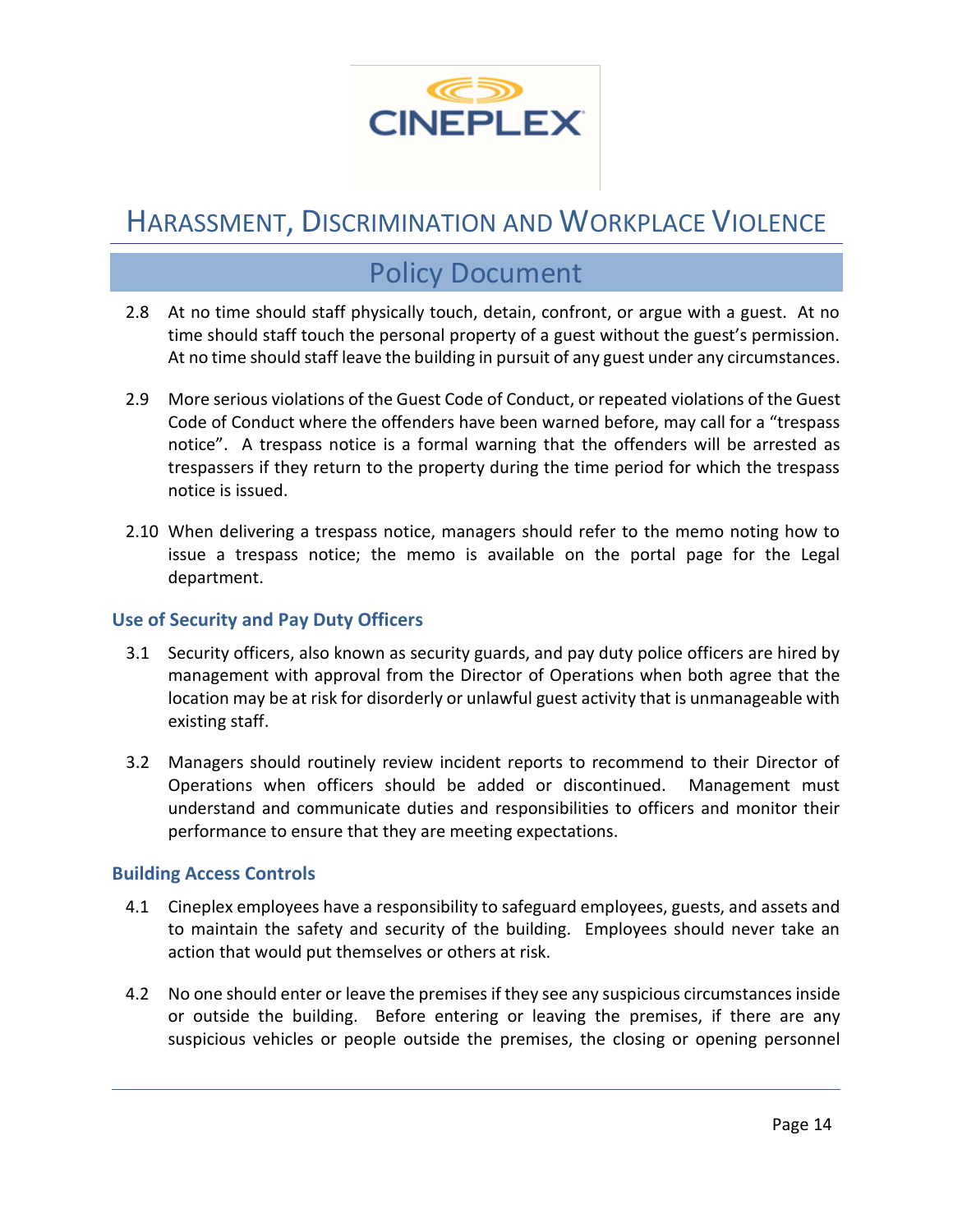

### Policy Document

should remain in a safe area and call the police to investigate. While entering or leaving the building, if anything looks out-of-place, retreat to a safe area and call the police.

- 4.3 If someone demanding money or other property confronts an employee, and if that employee's safety is in question, then the employee should not offer any resistance to the demands.
- 4.4 During operating hours, floor staff must routinely check all non-public and emergency exterior doors to confirm that they are closed and locked. Any unusual circumstances, such as doors intentionally propped open, should be reported to management immediately.
- 4.5 When the premises closes and entersits non-operating mode, management or authorized staff must test all exit doors by physically pushing each door to determine that it is properly closed. Where possible, this procedure should be done in pairs. If there are areas of the premises where staff feels unsafe, this should be escalated to management.
- 4.6 During non-operating hours, employees should only grant access to the building to others when authorized to do so by management. Before granting someone access, if the person requesting access is not known, positive identification must be obtained.
- 4.7 Buildings should be opened by management personnel. Staff are not permitted to open the premises (be the first employee to enter the building), unless accompanied by a Manager. Staff are not permitted to close the premises (be the last employee to leave the building), unless accompanied by a Manager. For some circumstances, such as providing access to the building for groups for rentals, senior staff with authorization from management are permitted to open the building.
- 4.8 Only Managers can provide keys, codes and safe combinations to employees. No one else is allowed to provide others with the keys, codes or safe combinations that have been given to them in confidence.
- 4.9 Everyone with codes and safe combinations should exercise caution when entering these codes or combinations, so that no one else inadvertently obtains them. No one is allowed to share keys, codes, or safe combinations given to them in confidence.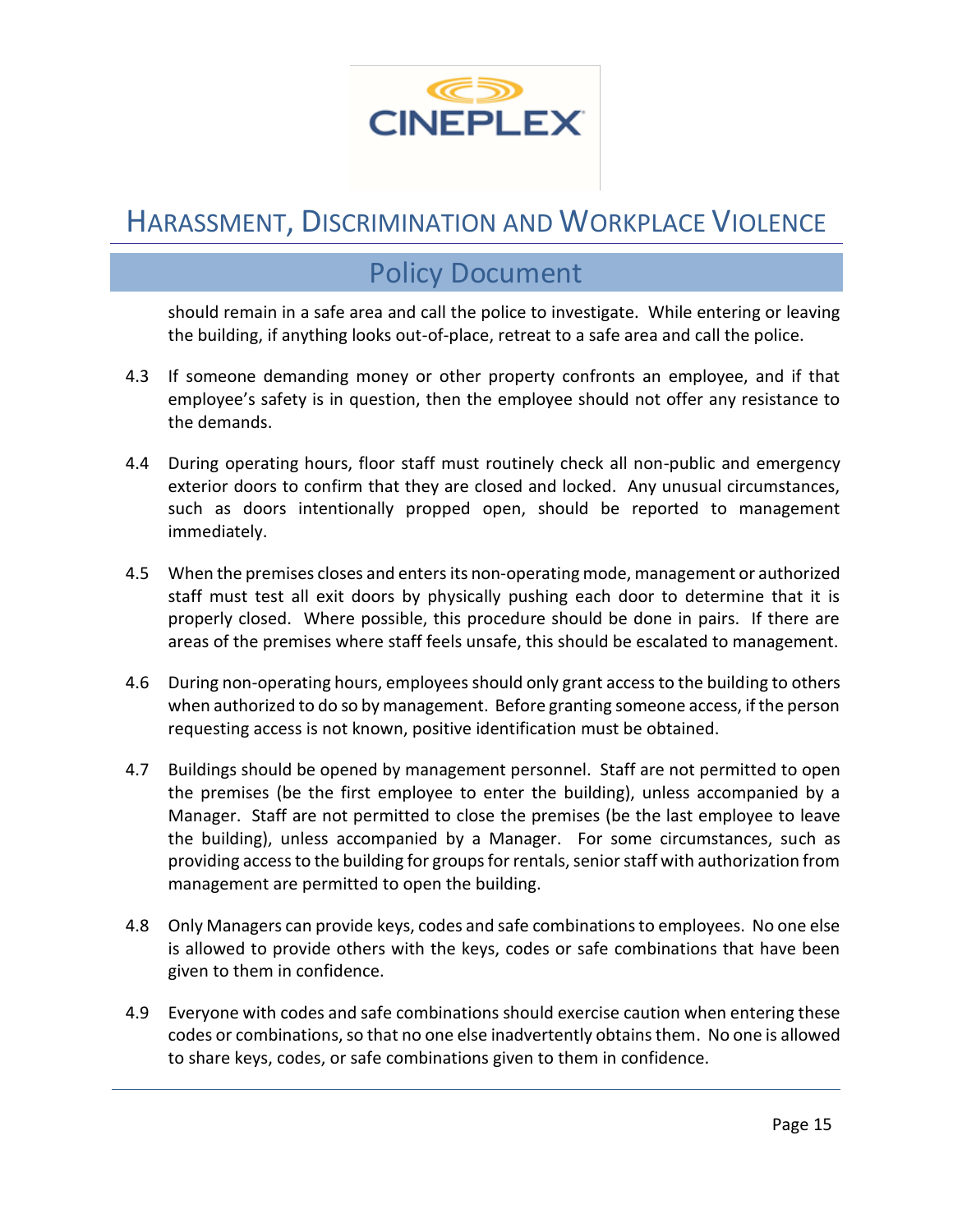

### Policy Document

4.10 If a key is lost, or stolen, that fact should immediately be reported to the proper management.

#### **Cash Handling Procedures**

- 5.1 Proper cash handling procedures are essential in creating operating environments that minimize exposure to losses due to robbery, theft, or error.
- 5.2 Where available, doors leading to point of sale areas from public areas must remain closed and locked at all times.
- 5.3 When operators leave their sales terminal devices for any reason, other than the normal processing and preparation of an order, it is their responsibility to ensure they lock their cash drawer, secure their PIN Pad and cash drawer key, and they log off from their Point of Sale Terminal.
- 5.4 Locations with drop safes should use them whenever possible to protect the employees and funds. When drop safes are used, only management should have access to the key for the drop safe.
- 5.5 To ensure the safe movement of funds between the office and Point of Sale Terminals, all physical movement of funds should be conducted with two parties. Funds must be transported in a zippered, opaque pouch, or equivalent and the movement of funds must be made uninterrupted with no additional tasks performed during this transfer.
- 5.6 Where pneumatic tube systems are available, they should be used for transport of all bills from the box office to the office, including the last transport of bills.
- 5.7 Operators are not permitted to leave with funds from their cash drawer unless supervised by a member of management (including Tellers: Treasurers and Assistant Managers). This applies to the creation of drops, and end of shift cash up. Operators are not permitted to leave with funds from their cash drawer unless supervised by a member of management (including Tellers: Treasurers and Assistant Managers). This applies to the creation of drops, and end of shift cash up.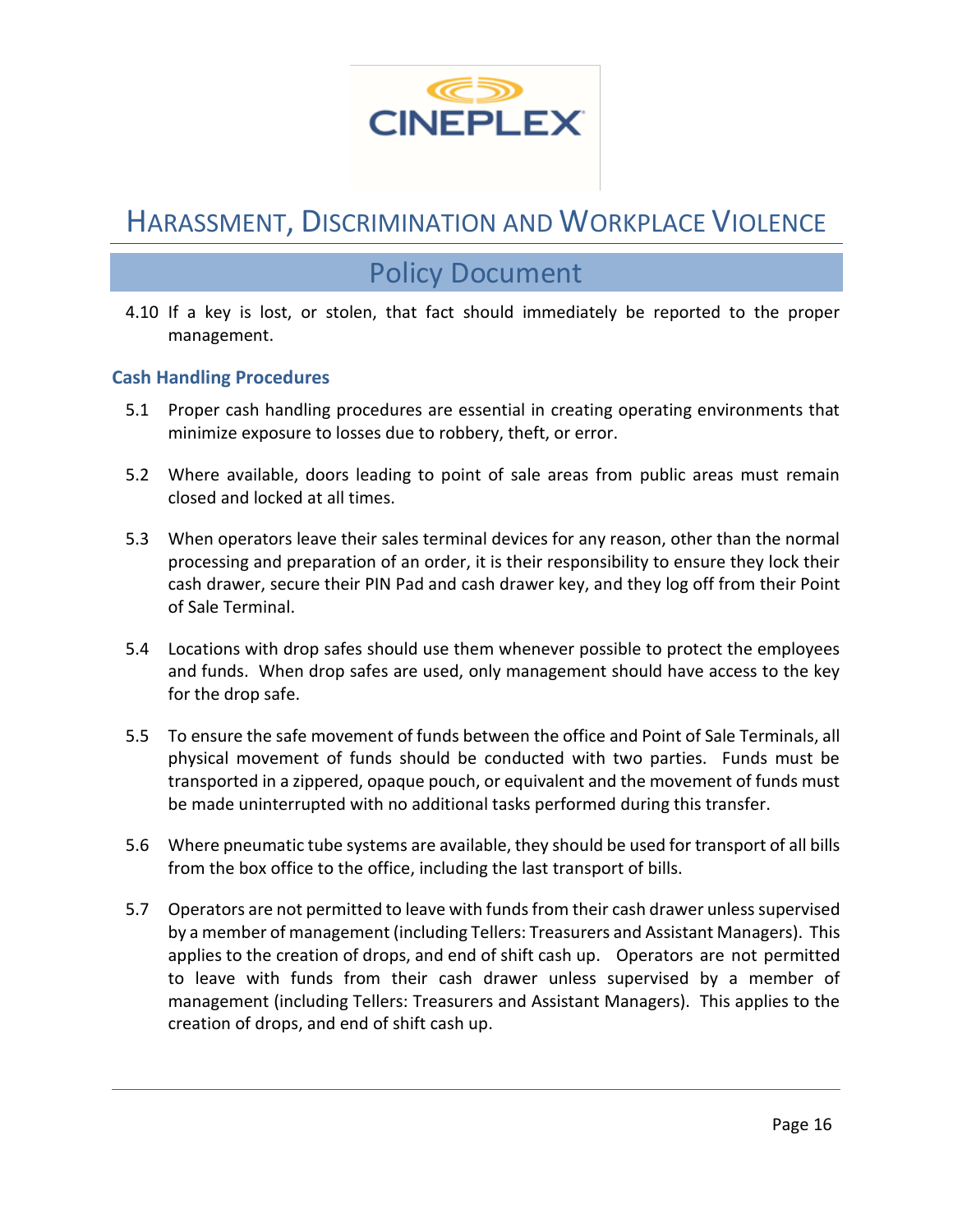

## Policy Document

**Cineplex Guest Code of Conduct**

*We are committed to providing a safe, comfortable and enjoyable entertainment experience for our guests. To achieve this goal, we ask that our guests conduct themselves respectfully and in accordance with the terms of this [Code of Conduct.](https://mediafiles.cineplex.com/Footer/en/Guest_Code_of_Conduct_-_Cineplex_November_2020_FINAL.pdf)*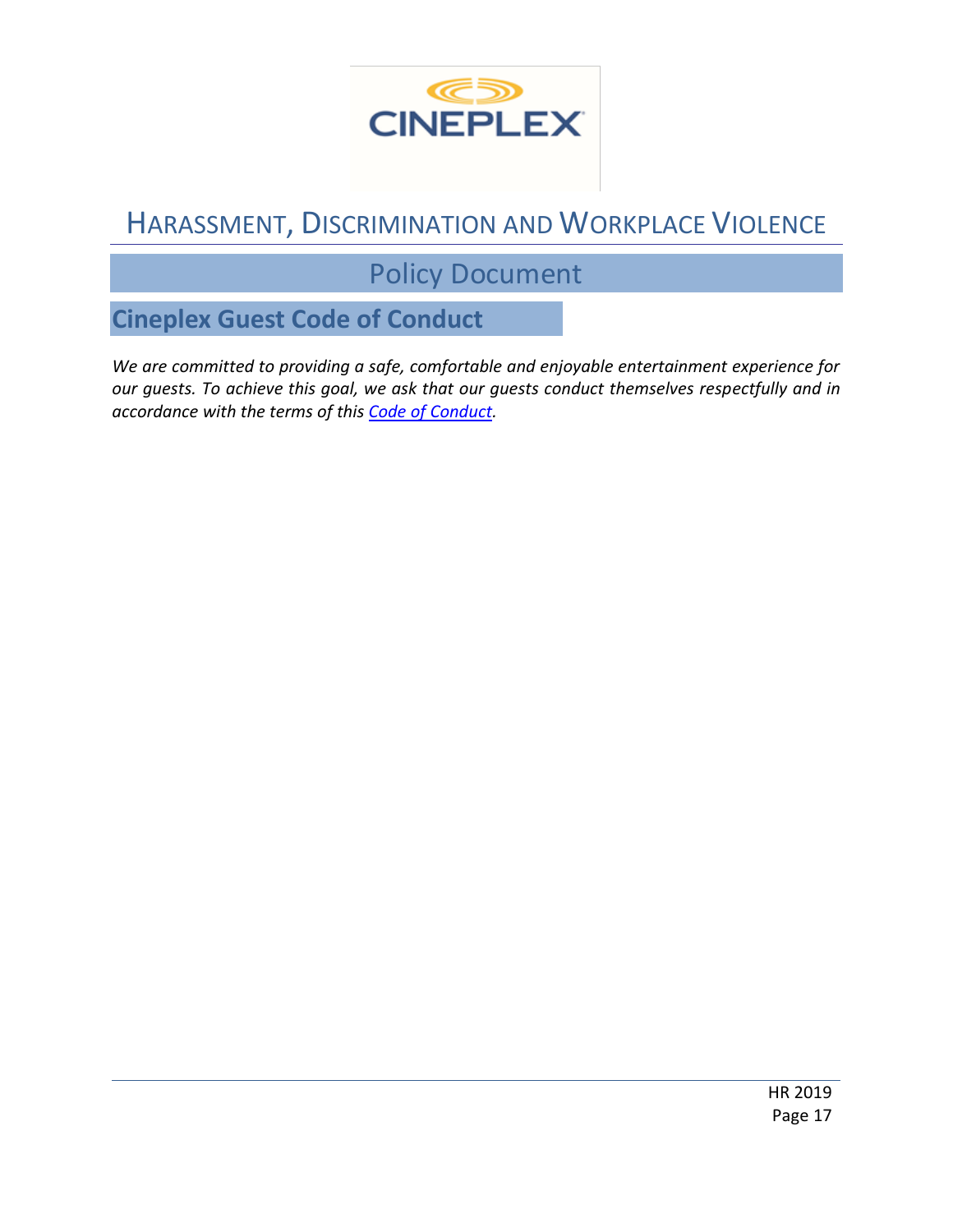

## Policy Document

### **Risk Assessment**

The Risk Management Department will maintain a risk assessment that identifies risks at all Cineplex properties. The Risk Assessment is based on the following criteria:

- Reported incidents of disorderly conduct, fraud/personal theft, malicious damage/loss of property, and harassment/threat/violence;
- An assessment of whether the location is located in a high-risk neighbourhood, town or city; and
- As assessment of whether the building is designed in a way that some staff members are isolated or at risk e.g. POS terminals on the street and lobby on an upper level or the entire building is isolated from other retail outlets or the community.

#### **Reported Incidents**

Risk Management obtains a summary of incidents from the web based Incident / Loss Reporting System and assigns a risk rating based on the number of incidents reported by location.

**The scale is as follows: 1 = no incidents, 2 = 1-3 incidents, 3 = 4-6 incidents, 4 = 7-9 incidents, 5 = 10-12 incidents, 6 = 13-15 incidents, 7 = 16-18 incidents, 8 = 19-21 incidents, 9 = 22-24 incidents, 10 = 25+ incidents.**

Risk Management also adds a Severe Incident Rating (up to a maximum of 3) to some high severity incidents such as armed robbery, shooting, knifing using the following rating:

 $3$  = severe violence (shooting, knifing, major assault);  $2$  = robbery, pepper spray; threat to surrounding locations; 1 = display of a weapon, break & enter, bomb threat, verbal threat of death/injury, minor assault, extensive damage/loss, threat to surrounding locations.

The severity factor is used to increase the overall risk at locations where these severe incidents have occurred and this is on-going throughout the year.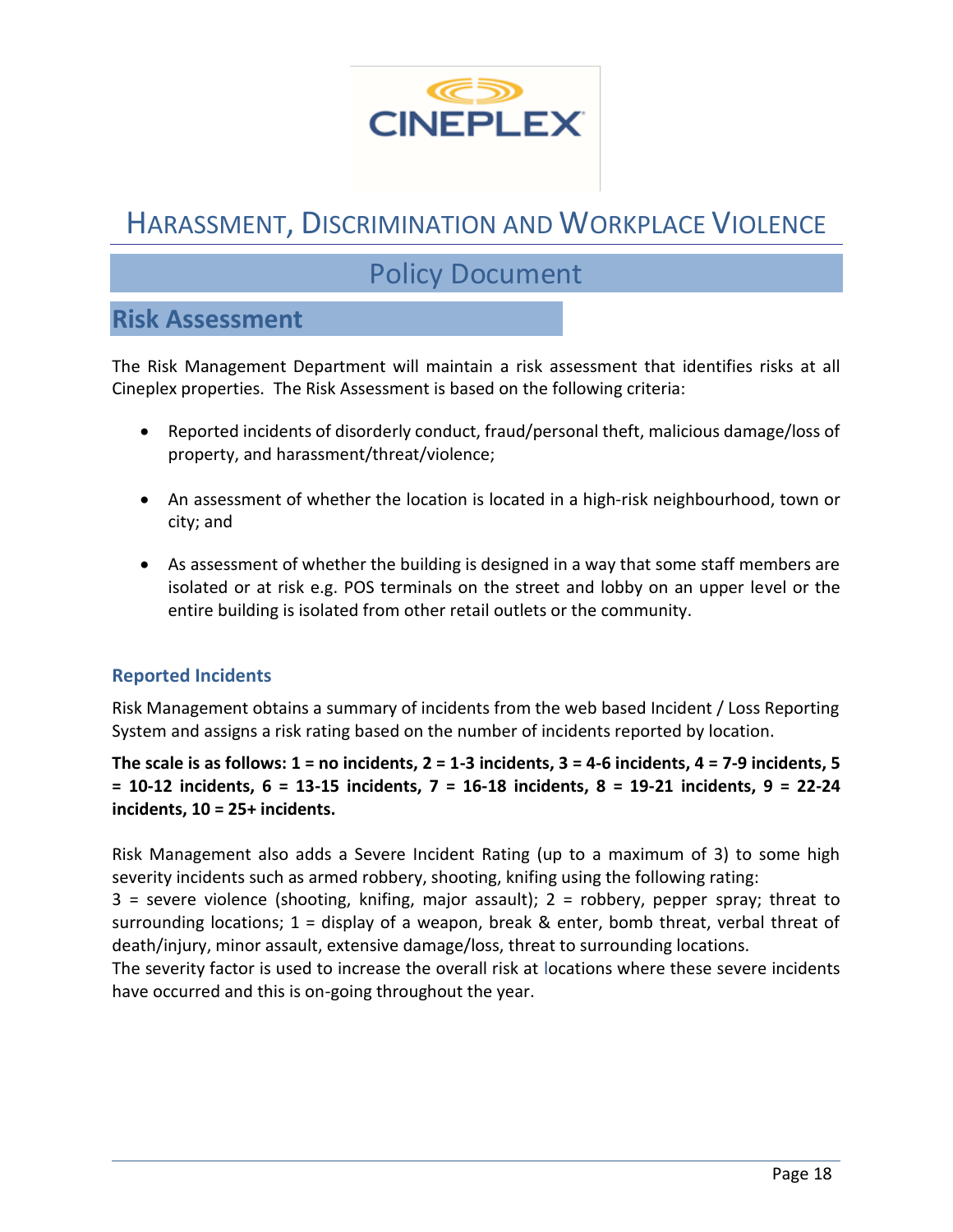

### Policy Document

#### **Assessment of Location and Building Design Risk**

Risk Management assigns a risk quotient to each location using the following scale to determine risk: 1 = very low, 2 = low, 3 = moderate, 4 = high, 5 = very high. The determination of risk is based on the judgment of senior Risk Management personnel and is validated for each location by the Executive Director.

The risk assessment process results in an overall risk rating on a scale of **1 to 10** by location. These results are used by the Risk Management department and shared with the Health and Safety Consultant, the Executive Directors of Operations, and location General Managers. The results are used to determine:

- Security upgrades including CCTV and alarm coverage;
- Recommendations on the use of security and pay duty officers; and/or
- Implementation of new procedures and policies and changes to existing security procedures and policies.

In addition, Risk Management monitors the Incident / Loss Reporting System on an ongoing basis and is prepared to adjust risk ratings as required throughout the year.

#### **General Manager or Equivalent Responsibilities**

General Managers and their equivalent in other business units will update their local Health and Safety Committee with the results of the risk assessment and actively work with their Committee to address the risks.

#### **Health & Safety Responsibilities**

The Health & Safety Consultant is responsible for reviewing the risks associated with the Cineplex workplace. If a new risk to workers is identified at Cineplex, the Consultant must:

• Establish procedures, policies and work environment arrangements to eliminate the identified risk to workers;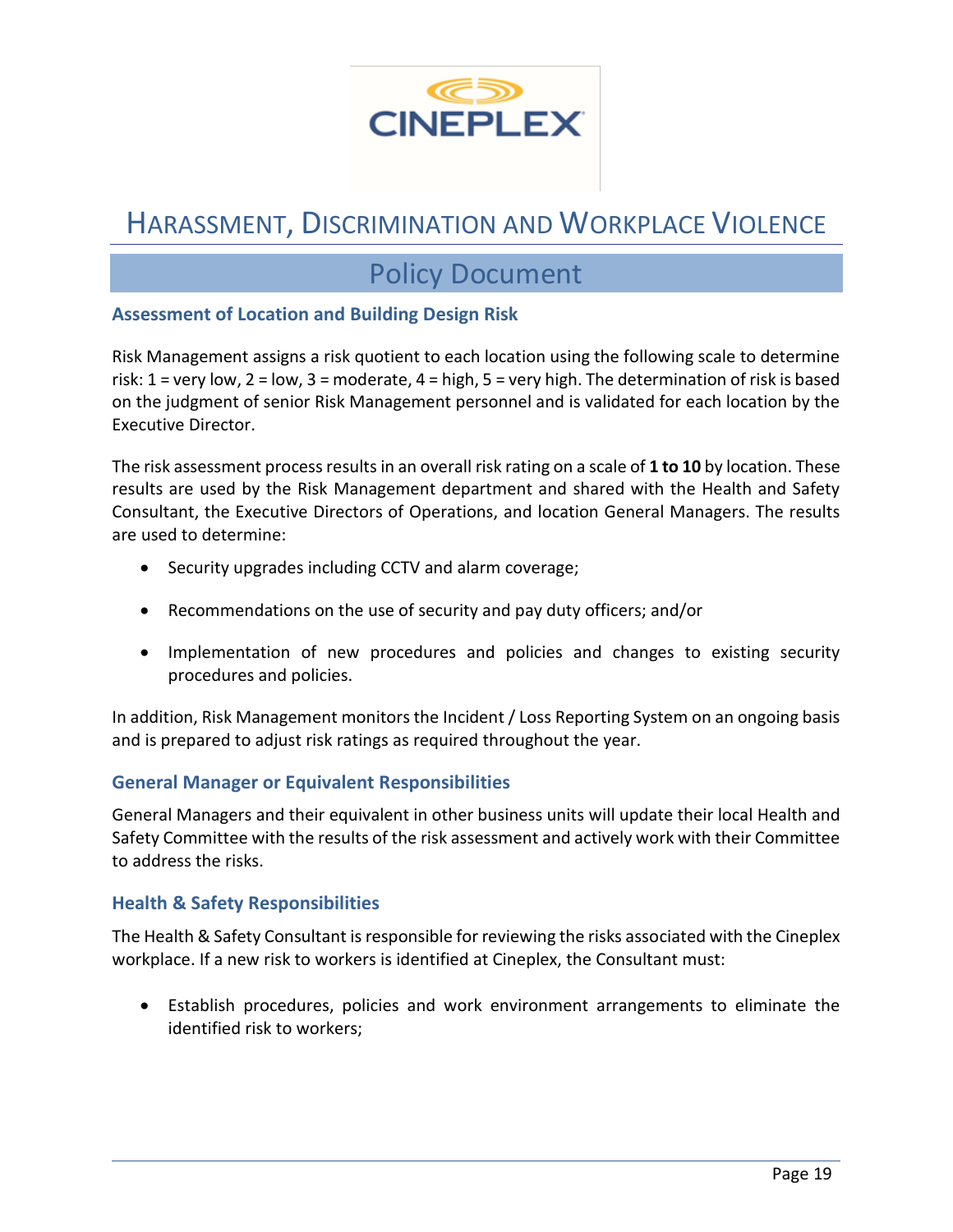

## Policy Document

- If elimination of the risk is not possible, establish procedures, policies and work environment arrangements to minimize the identified risk; and
- Make necessary changes to workplace violence procedures outlined in this document if required.

Approved:

**\_\_\_\_\_\_\_\_\_\_\_\_\_\_\_\_\_\_\_\_\_\_\_\_\_\_** Date:

Ellis Jacob President & CEO, Cineplex Entertainment LP

**\_\_\_\_\_\_\_\_\_\_\_\_\_\_\_\_\_\_\_\_\_\_\_\_\_\_** Date:

General Manager or Equivalent Cineplex Entertainment LP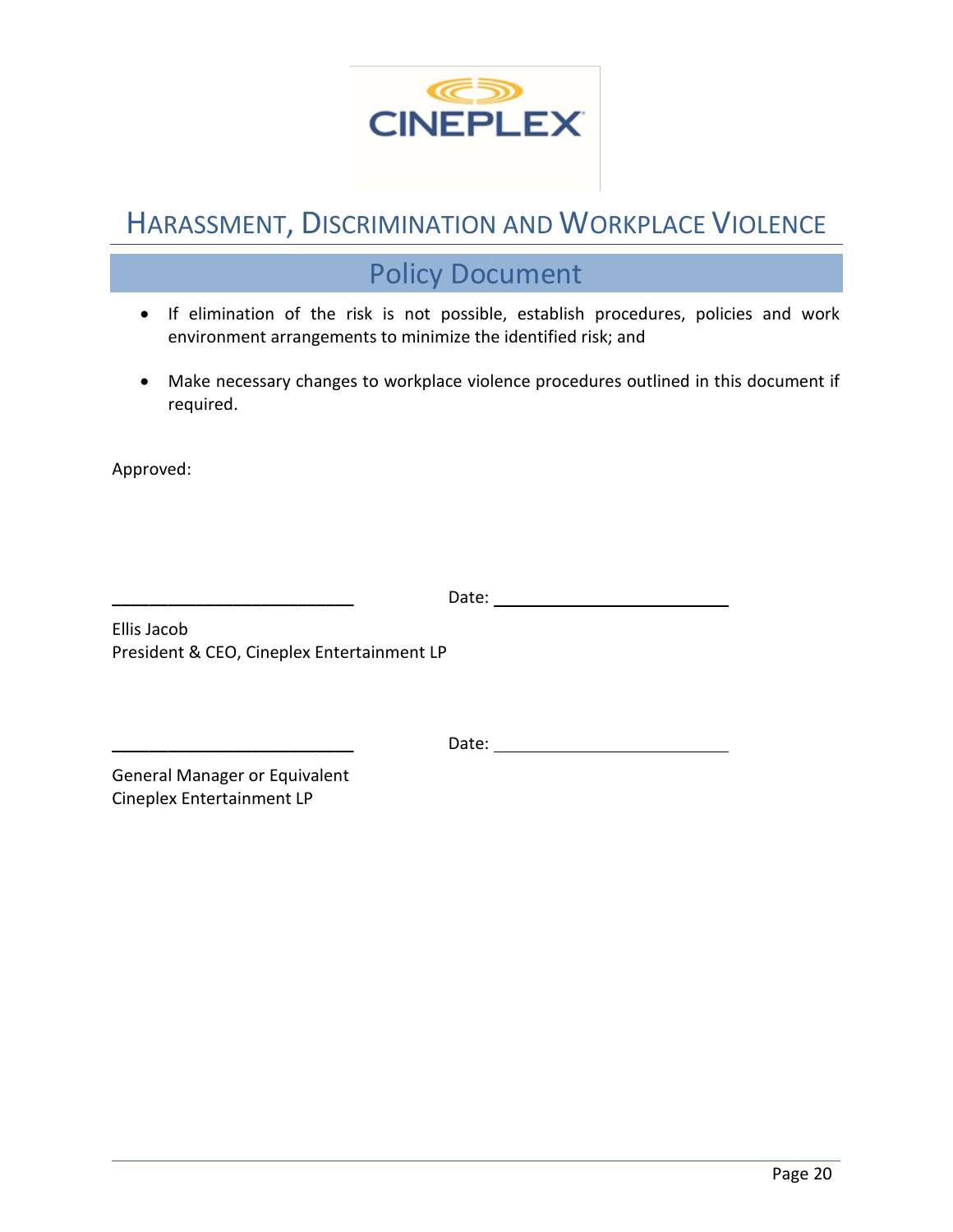

### Policy Document

### **FOR MANITOBA EMPLOYEES ONLY**

As required by Manitoba's *Workplace Safety and Health Act* (C.C.S.M. c.W210) and the Workplace Safety Health Regulation, Man Reg 217/2006, Cineplex Entertainment LP included the following:

- A worker has the right to file a complaint with the Manitoba Human Rights Commission (*Workplace Safety and Health Regulation,* Man Reg 217/200.6 ss. 10.2(1)(e)); and
- The employer's harassment prevention policy is not intended to discourage or prevent the complainant from exercising any other legal rights pursuant to any other law (*Workplace Safety and Health Regulation,* Man Reg 217/2006 10.2(1)(f)).

\_\_\_\_\_\_\_\_\_\_\_\_\_\_\_\_\_\_\_\_\_\_\_\_\_\_\_\_\_\_\_\_\_\_\_\_\_\_\_\_\_\_\_\_\_\_\_\_\_\_\_\_\_\_\_\_\_\_\_\_\_\_\_\_\_\_\_\_\_\_\_\_\_\_\_\_\_\_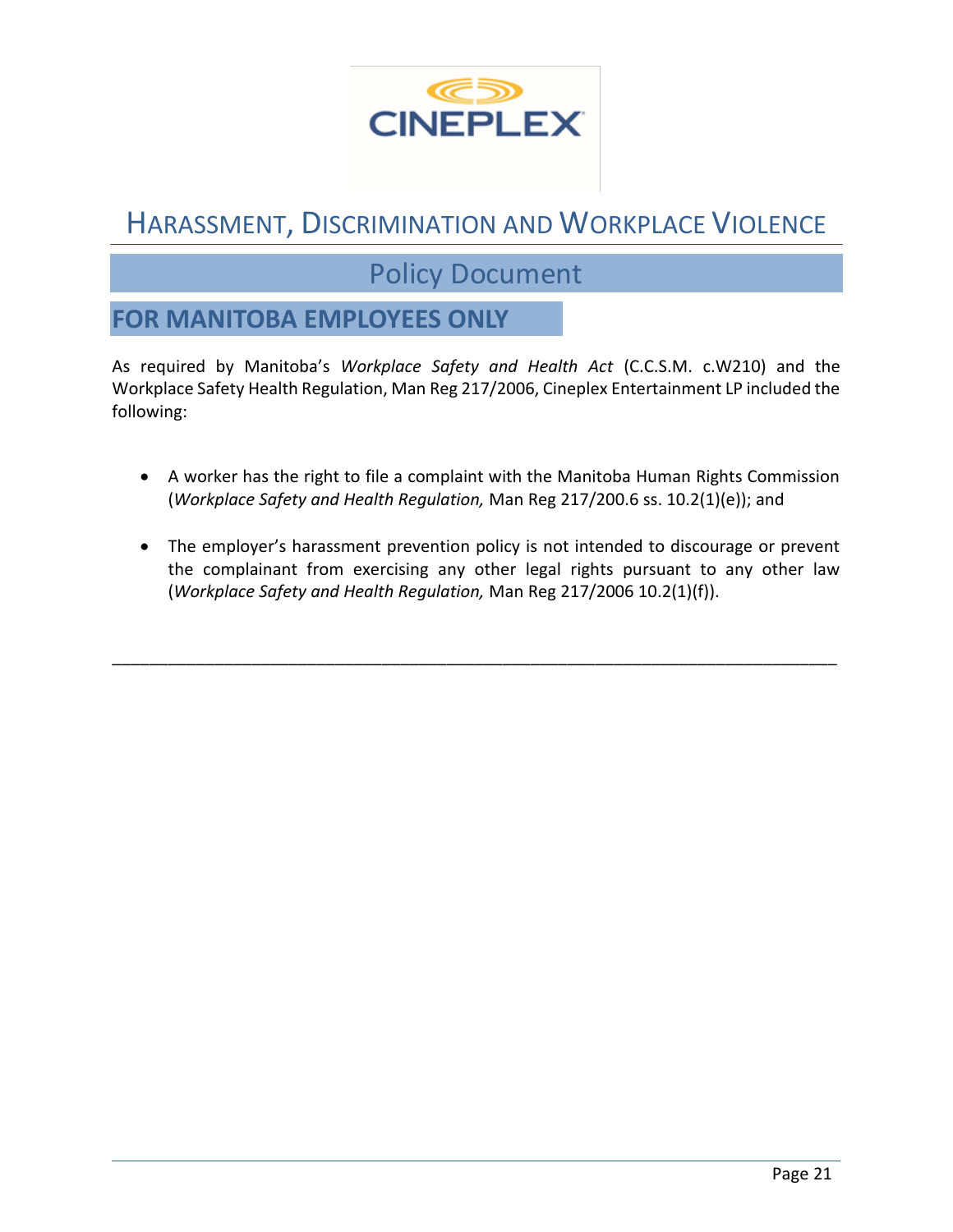

### Policy Document

### **FOR SASKATCHEWAN EMPLOYEES ONLY**

**As required by Saskatchewan's Occupational Health and Safety Act, Regulation 36 and The Saskatchewan Human Rights Code, Cineplex Entertainment LP includes the following:**

#### **Definition of Harassment**

#### Harassment Based on Prohibited Grounds

This includes any inappropriate conduct, comment, display, action or gesture by a person that:

• is made on the basis of race, creed, religion, colour, sex, sexual orientation, marital status, family status, disability, physical size or weight, age, nationality, ancestry or place of origin; and

• constitutes a threat to the health or safety of the worker.

This type of harassment is prohibited in The Saskatchewan Employment Act (the Act) and The Saskatchewan Human Rights Code.

It also extends to sexual harassment, which is conduct, comment, gesture or contact of a sexual nature that is offensive, unsolicited or welcome.

Sexual harassment may include:

• a direct or implied threat of reprisal for refusing to comply with a sexually-oriented request;

• unwelcome remarks, jokes, innuendos, propositions or taunting about a person's body, attire, sex or sexual orientation;

- displaying pornographic or sexually explicit pictures or materials;
- unwelcome physical contact;
- unwelcome invitations or requests, direct or indirect, to engage in behavior of a sexual nature; or

• refusing to work with or have contact with workers because of their sex, gender or sexual orientation.